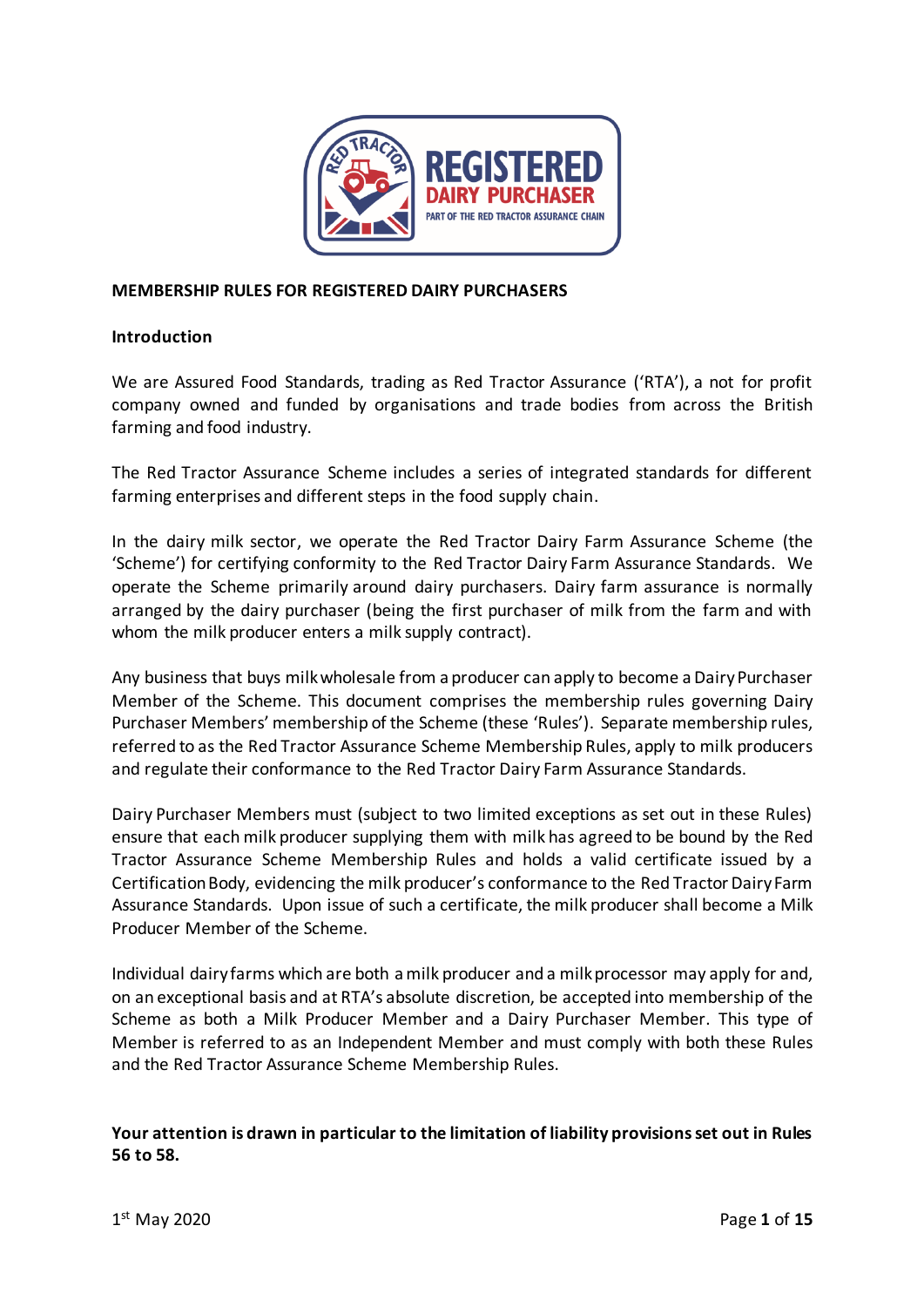- 1. In these Rules:
	- a. 'Applicant Business' means an applicant for membership of the Scheme as either a Dairy Purchaser Member or an Independent Member.
	- b. 'Application Form' means the application form to become a Member, available from memberhelp@redtractor.org.uk.
	- c. 'Certification Body' means a certification body (acting as an independent contractor) which is licensed by RTA to carry out certification and assess milk producers' conformance to the Standards, as set out from time to time in the RTA Website at [https://assurance.redtractor.org.uk/standards/contact-certification-bodies;](https://assurance.redtractor.org.uk/standards/contact-certification-bodies)
	- d. 'Dairy Purchaser Member' means a sole trader, partnership, limited or unlimited company or limited liability partnership (or other form of trading entity approved by RTA) who or which is a milk purchaser or milk processor, buys milk wholesale from a Producer to treat or process within its business and has been registered as a dairy purchaser member of the Scheme by RTA;
	- e. 'Default Event' has the meaning given to it in Rule [22;](#page-6-0)
	- f. 'Independent Member' means a sole trader, partnership, limited or unlimited company or limited liability partnership (or other form of trading entity approved by RTA) who or which is both a Producer and a milk processor and has been accepted into Membership as an independent member by RTA;
	- g. 'Member' means a Dairy Purchaser Member and/or an Independent Member (as the context permits).
	- h. 'Membership' means membership of the Scheme as a Dairy Purchaser Member and/or as an Independent Member (as the context permits).
	- i. 'Milk Producer Member' means a sole trader, partnership, limited or unlimited company or limited liability partnership (or other form of trading entity approved by RTA) who or which is a Producer, has agreed to be bound by the Red Tractor Assurance Scheme Membership Rules and holds a valid certificate issued by a Certification Body, evidencing its conformance to the Standards;
	- j. 'Producer' means a dairy farm or milk producer in the United Kingdom.
	- k. 'Red Tractor Assurance Claim' means a claim to source and supply products which are eligible to carry the Scheme Logo or any other Red Tractor logo.
	- l. 'Registered Dairy Purchaser Logo' means the "Red Tractor Dairy Purchaser Part of the Red Tractor Assurance Chain" logo (or any other logo adopted from time to time by RTA for such purpose) as set out from time to time in the RTA Website at [https://assurance.redtractor.org.uk/contentfiles/files/SchemeLogoRules.pdf;](https://assurance.redtractor.org.uk/contentfiles/files/SchemeLogoRules.pdf)
	- m. 'RTA Website' means the website of RTA a[t https://assurance.redtractor.org.uk](https://assurance.redtractor.org.uk/) (or any replacement website which RTA may establish and operate from time to time);
	- n. 'Scheme Logo' means the "Certified Standards for Farms Dairy Scheme" logo (or any other logo adopted from time to time by RTA for the Red Tractor Dairy Farm Assurance Scheme for such purpose) as set out from time to time in the RTA Website at [https://assurance.redtractor.org.uk/contentfiles/files/SchemeLogoRules.pdf;](https://assurance.redtractor.org.uk/contentfiles/files/SchemeLogoRules.pdf)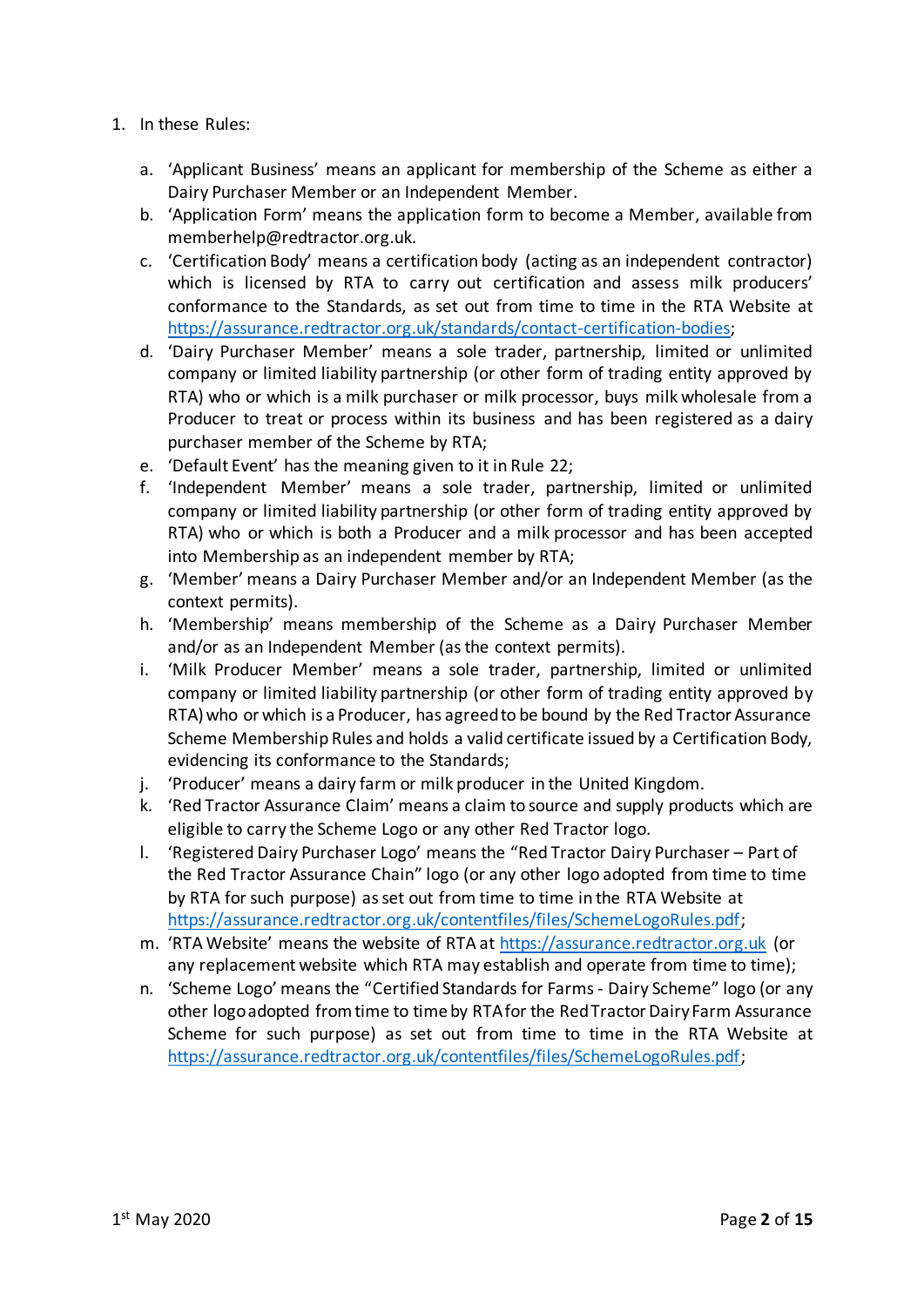- o. 'Standards' means the Red Tractor Dairy Farm Assurance Standards set out in the RTA Website at [https://assurance.redtractor.org.uk/standards,](https://assurance.redtractor.org.uk/standards) as amended from time to time;
- p. 'you' means a Member; and
- q. where the words 'include(s)', 'including' or 'in particular' are used in these Rules, they are deemed to have the words 'without limitation' following them.
- 2. These Rules must be complied with at all times. Failure to comply with these Rules may result in you being categorised as being in "special measures" (in which case Rule[s 23](#page-7-0) and [24](#page-7-1) will apply) or your Membership being suspended or terminated.
- 3. RTA may update these Rules at any time. When changes are made to these Rules, we will give you notice of that fact and confirm in such notice when the amended Rules will come into effect and how you can view and download or otherwise obtain the amended Rules.
- 4. These Rules are in addition to any statutory requirements. Nothing in these Rules shall be deemed to provide exemption from current legislation and you must comply with all legislation relevant to the scope of the Scheme at all times.

# **Claiming Products or Services are 'Red Tractor Assured'**

- 5. Subject always to the provisions of Rules [49](#page-10-0) to [55](#page-11-0) and in particular the restrictions in Rule [51](#page-10-1) (relating to the impact of selling raw milk to the public) and Rule [52](#page-11-1) (on using the Scheme Logo, Registered Dairy Purchaser Logo or any other version of the Red Tractor logo on, or applying any such logo or a Red Tractor Assurance Claim to, food packs (including packaging such as milk cartons or bottles) or using any such logo or making such a claim at the point of sale of food products (including online sales) unless you have a processors and packers licence issued by RTA (see [https://trade.redtractor.org.uk/about](https://trade.redtractor.org.uk/about-red-tractor-licensing/)[red-tractor-licensing/\)](https://trade.redtractor.org.uk/about-red-tractor-licensing/)), you must not claim that products you sell and/or services you provide are, or describe them as, 'Red Tractor Assured', 'RT Assured', 'RTA Assured', 'RTA', 'RT' or 'Assured' or 'Certified' for the purposes of the Scheme unless and until you have been through the application process and your Membership as a Dairy Purchaser Member or Independent Member has been confirmed. Thereafter, subject always to Rule[s 49](#page-10-0) to [55,](#page-11-0) you must not claim that products you sell and/or services you provide are, or describe them as, 'Red Tractor Assured', 'RT Assured', 'RTA Assured', 'RTA', 'RT' or 'Assured' or 'Certified' for the purposes of the Scheme:
	- a. if and to the extent that such products or services (i) have not been sourced from Red Tractor Assured farms which have current, valid certificates of conformity to the relevant Red Tractor Assurance Standards for the enterprise(s) or activity(ies) to which those products or services relate or (ii) relate to a business, location or activity which falls outside the licensing regime of the Red Tractor Scheme; or
	- b. if you have not paid your Annual Membership Fee on time in accordance with these Rules; or
	- c. if your Membership is suspended or has been terminated for any reason; or
	- d. if you have voluntarily left the Scheme.

#### **Application**

6. A milk purchaser or milk processor who purchases milk wholesale from Producers to treat or process within its business can apply to be a Dairy Purchaser Member.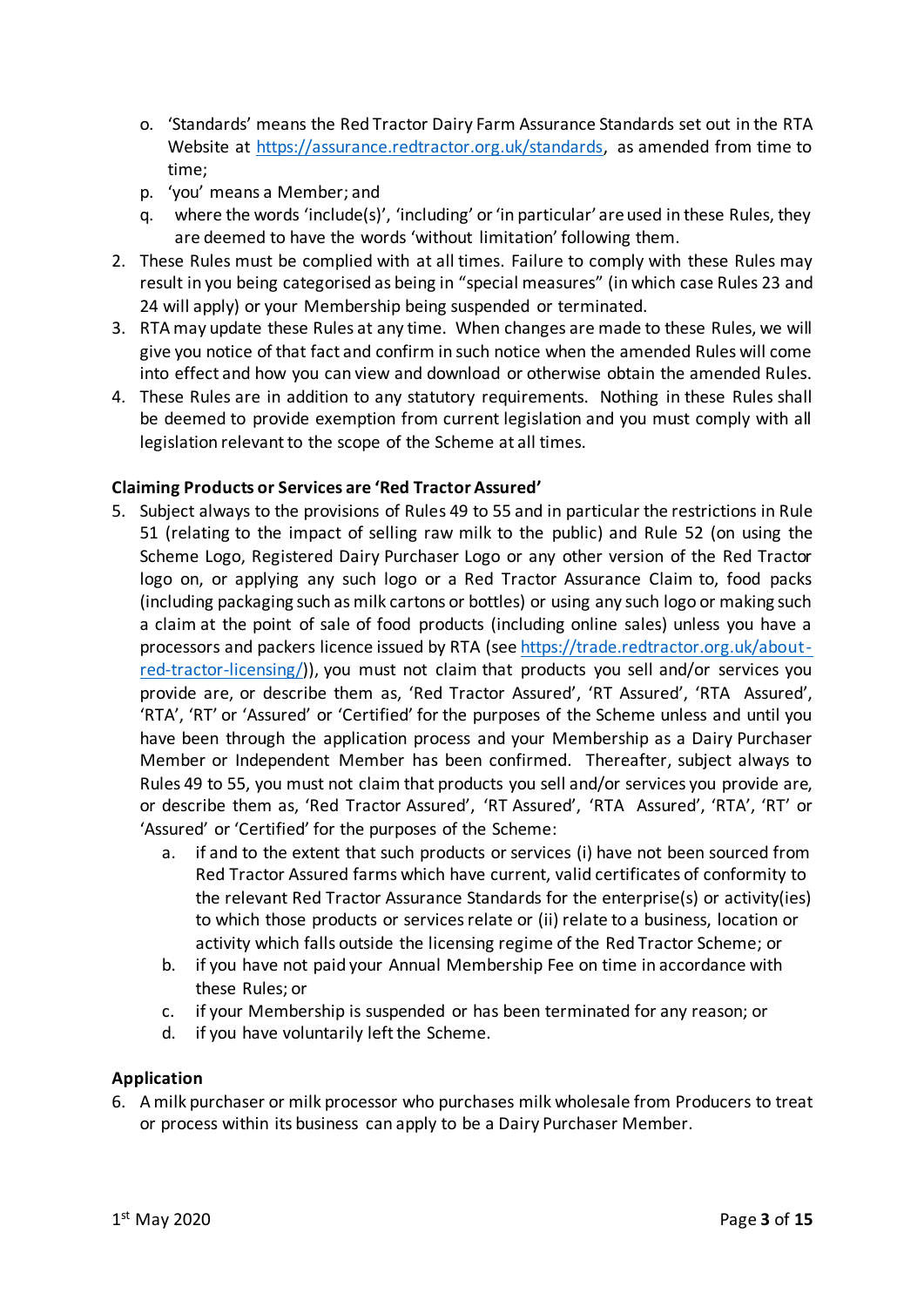- 7. Individual dairy farms which are both a milk producer and a milk processor may apply for and, on an exceptional basis and in RTA's absolute discretion, be accepted into membership of the Scheme as both a Milk Producer Member and a Dairy Purchaser Member of the Scheme. Such Members are referred to as Independent Members. Any Applicant Business wishing to apply to become an Independent Member should first contact RTA and, if accepted as a Dairy Purchaser Member, should then contact a Certification Body and follow the application process to become a Milk Producer Member under the Red Tractor Assurance Scheme Membership Rules. If accepted as a Member in both capacities, the Independent Member will be bound by both the Red Tractor Assurance Scheme Membership Rules (including the obligations under those rules to pay annual membership fees to and meet any other fees or charges of the relevant Certification Body or RTA) and these Rules.
- 8. In order to apply to become a Dairy Purchaser Member (including as the first part of an application to become an Independent Member) you must complete an Application Form.
- 9. To be registered as any category of Member, you must be a sole trader, partnership, limited or unlimited company or limited liability partnership or other form of business approved by RTA.
- 10. In submitting an Application Form or paying an Annual Membership Fee, you are agreeing with RTA to be bound by these Rules at all times.
- 11. Any false or misleading statement made in an Application Form, declaration (or other form of confirmation) of milk literage or any other communication with RTA may lead to you being categorised as being in "special measures" (in which case Rules [23](#page-7-0) an[d 24](#page-7-1) will apply) or to the suspension or termination of your Membership and even to your being excluded from future Membership. You must, on request by RTA, provide any information which RTA considers relevant for the purpose of verifying your compliance with these Rules and/or your supplying Milk Producer Members' conformance to the Standards and compliance with the Red Tractor Assurance Scheme Membership Rules. You shall use all reasonable endeavours to procure your supplying Milk Producer Members' cooperation to the extent it is required in connection with any such requests.
- 12. Any act or omission to act (whether by you, your officers, employees, agents or independent contractors and whether taken or omitted to be taken on your premises or elsewhere) which impacts on your compliance with these Rules or any relevant legislation, will be deemed to be your responsibility for the purpose of assessing your compliance with these Rules.

#### **General Obligations of Members**

- 13. Members must only acquire UK sourced milk directly from current Milk Producer Members whose certification has not been suspended or withdrawn (unless Rule [18](#page-5-0) or Rule [19](#page-6-1) applies) or other current Dairy Purchaser Members or Independent Members whose membership has not been suspended or terminated. A list of current Dairy Purchaser Members and Independent Members can be found at [http://checkers.redtractor.org.uk/rtassurance/services/dairymilkprocessors.eb.](http://checkers.redtractor.org.uk/rtassurance/services/dairymilkprocessors.eb)
- 14. If a Member is handling any non-UK sourced milk, the Member must ensure strict segregation and be able to demonstrate traceability of non-UK sourced and UK sourced Red Tractor Assured milk respectively.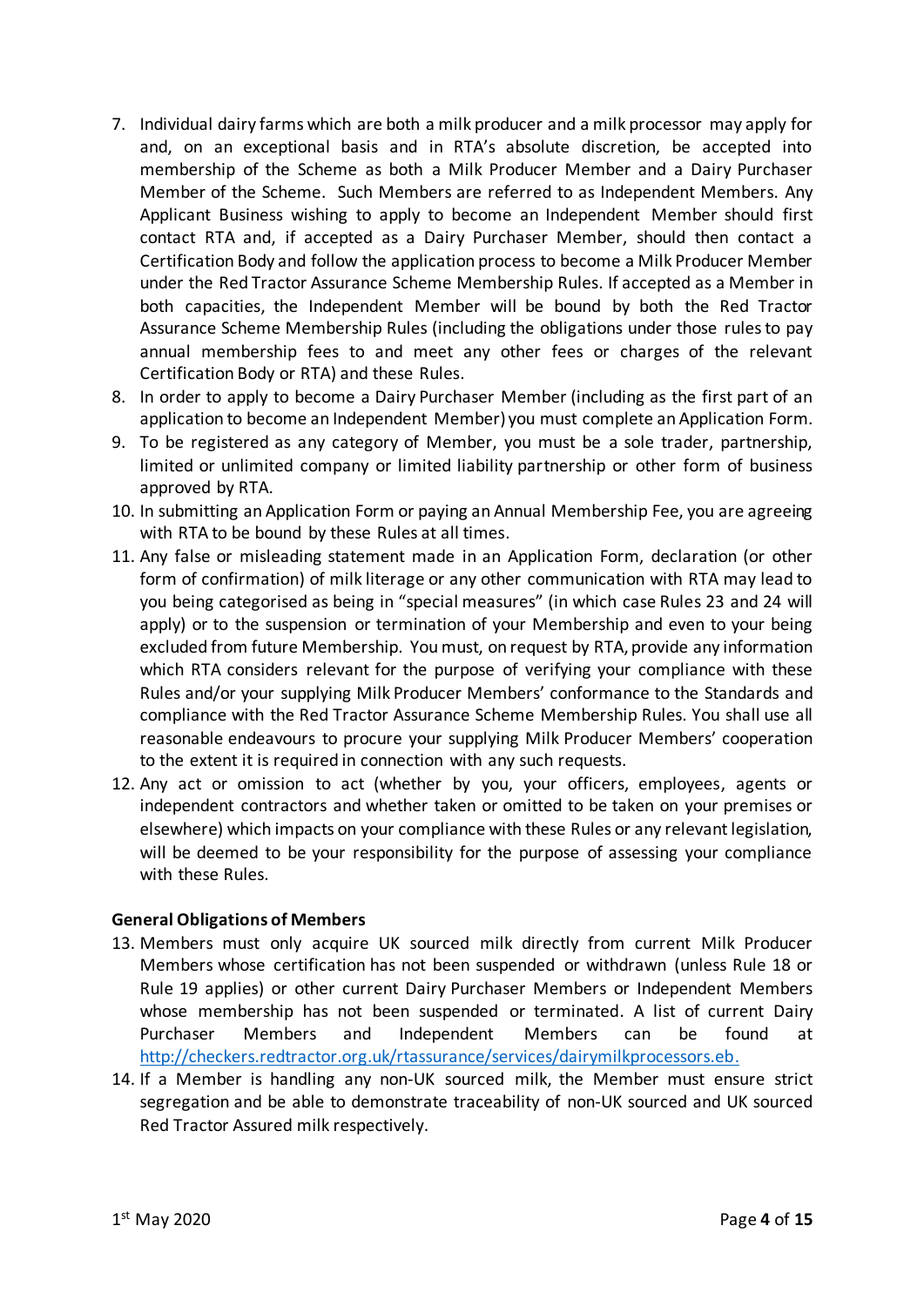#### <span id="page-4-2"></span><span id="page-4-1"></span>15. A Member must:

- a. include in each milk supply contract it enters with a supplying milk producer a covenant, undertaking or warranty as to the producer's compliance with the Red Tractor Assurance Scheme Membership Rules and conformance to the Red Tractor Dairy Farm Assurance Standards;
- b. within 2 weeks of a request from RTA, provide (in the same manner as prescribed on the Application Form) accurate half-yearly ex-farm milk literage data;
- c. ensure that RTA is at all times provided with up to date contact information for those people responsible for milk literage data, invoice payments and farmer newsletter circulation;
- d. inform RTA of any persistently poor-performing Milk Producer Members supplying milk to the Member and of any prosecutions or other information which could indicate that any such Milk Producer Member is not conforming to the Standards;
- e. have a written protocol detailing the systems in place for the testing of raw milk samples, taken at bulk tank level, for payment and quality control purposes, and provide evidence of that system and its implementation to RTA upon request, provided always that such system must, as a minimum, require milk from each supplying Milk Producer Member to be tested randomly (and at least once a week for each such producer) for the presence of antibiotics and other substances, and ensure that positive results are reported back to each relevant producer within 24 hours of the test being carried out. Where testing is carried out by an independent laboratory or testing centre, the test dates will not (and must not) be shared in advance with the supplying Milk Producer Members. Where samples are tested by the Member itself (i.e. 'in-house'), the test dates must not be shared in advance with the supplying Milk Producer Members;
- f. inform RTA as soon as possible (and in any event within 72 hours) if any milk from a Milk Producer Member fails a milk test. If no supplying Milk Producer Member fails a milk test in a calendar month, the Member must inform RTA at the end of the calendar month confirming a 'nil failure' report and detailing the number of tests carried out per Milk Producer Member;
- g. on request from RTA, circulate newsletters or other information to its supplying Milk Producer Members within such timeframes as RTA may reasonably request;
- h. be a member of the National Johne's Control Strategy; and
- i. inform RTA and the Certification Body engaged by the Member under Rule [16](#page-4-0) immediately if the Member is or becomes the subject of an event described in Rule 22.e, or if any action is taken which is likely to lead to such an event, giving details of any person appointed (or proposed to be appointed) as receiver, liquidator, administrative receiver, administrator or other such officer pursuant to any such arrangement or related order.

#### **Engaging a Certification Body**

- <span id="page-4-0"></span>16. Each Dairy Purchaser Member must engage a Certification Body to carry out certification and assessments of conformity to the Standards on all the farms of each Producer supplying the Dairy Purchaser Member with milk. The Dairy Purchaser Member undertakes:
	- a. to be responsible for and pay all the Certification Body's costs for carrying out certification, assessments of conformity to the Standards and spot checks in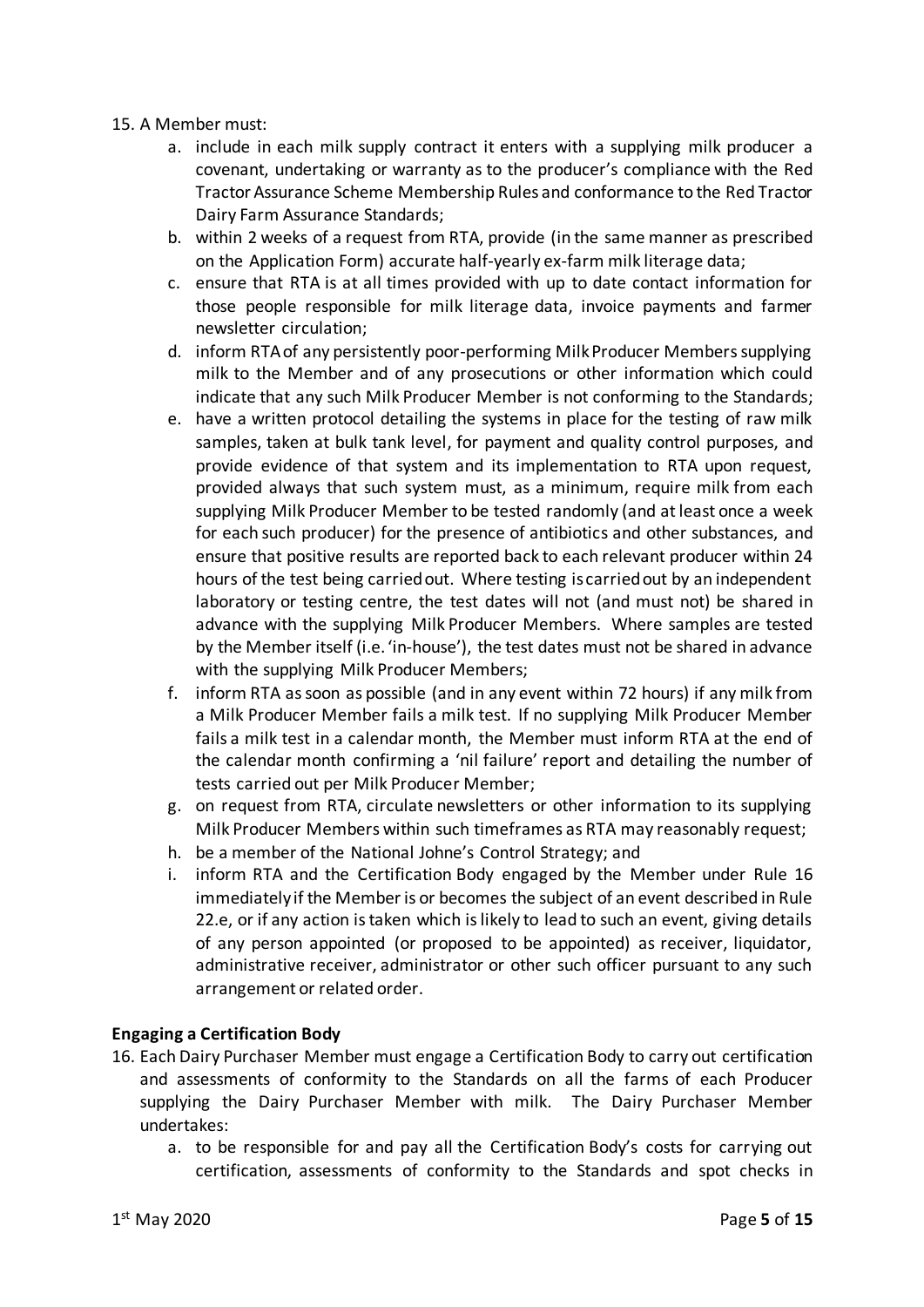relation to its supplying Milk Producer Members, save where under the RTA Protocol for Risk Based Approach to Inspections (as amended from time to time) any such costs are required to be paid directly by the Milk Producer Member to the Certification Body;

- b. in relation to the contract it enters with a Certification Body, not to ask or require the Certification Body to agree to any provision which the Certification Body indicates will or might conflict with the Certification Body's obligations to RTA;
- c. not to do or threaten to do anything that might prevent the Certification Body from performing its obligations to RTA;
- d. that it shall not exercise undue influence on or pressurise the Certification Body in any way that could (or do or say anything deliberately designed to) affect the independence and objectivity of the Certification Body's decision-making in matters relating to certification to the Standards, including decisions regarding a supplying Milk Producer Member's conformance to the Standards and assessment frequency;
- e. as soon as reasonably practicable (and not more than 10 days) after engaging a Certification Body, to inform the Certification Body of all its supplying Milk Producer Members as well as (subject always to Rul[e 19\)](#page-6-1) any producers supplying it with milk who are not at that time Milk Producer Members and to inform the Certification Body and RTA as soon as reasonably practicable (having regard to the strict 14 day assessment condition in Rul[e 18.](#page-5-0)b) of all new supplying Producers as and when they respectively sign a milk supply contract with the Dairy Purchaser Member, so that they can be included in the Certification Body's assessment and certification programme;
- f. to notify the Certification Body as soon as reasonably practicable of any Milk Producer Member who ceases to supply milk to the Dairy Purchaser Member;
- g. to inform RTA of any additional "bolt on" standards which are being assessed by the Certification Body at the same time as conformance to the Standards is being assessed, whether at the request of the Dairy Purchaser Member or one of its customers; and
- h. to make available to its supplying Milk Producer Members such additional copies of the Standards and/or the Red Tractor Assurance Scheme Membership Rules as they may require either electronically or printed. The supply of printed copies of the Standards and/or Red Tractor Assurance Scheme Membership Rules from RTA to Dairy Purchaser Members carries a small charge.
- 17. Any Dairy Purchaser Member wishing from time to time to change from one Certification Body to another must:
	- a. first notify RTA of its intention to change Certification Body;
	- b. manage such a change in a way that provides continuity of certification and preserves the integrity of assessment programmes; and
	- c. co-operate fully with the relevant Certification Bodies and follow the change procedures set out in the RTA Certification Body Operating Protocol (as will be drawn to the Member's attention by the Certification Bodies).

#### **New Producers**

<span id="page-5-0"></span>18. A Dairy Purchaser Member wishing to acquire milk from a new Producer who is not at the relevant time certified to the Standards, may do so (and, for the avoidance of doubt, may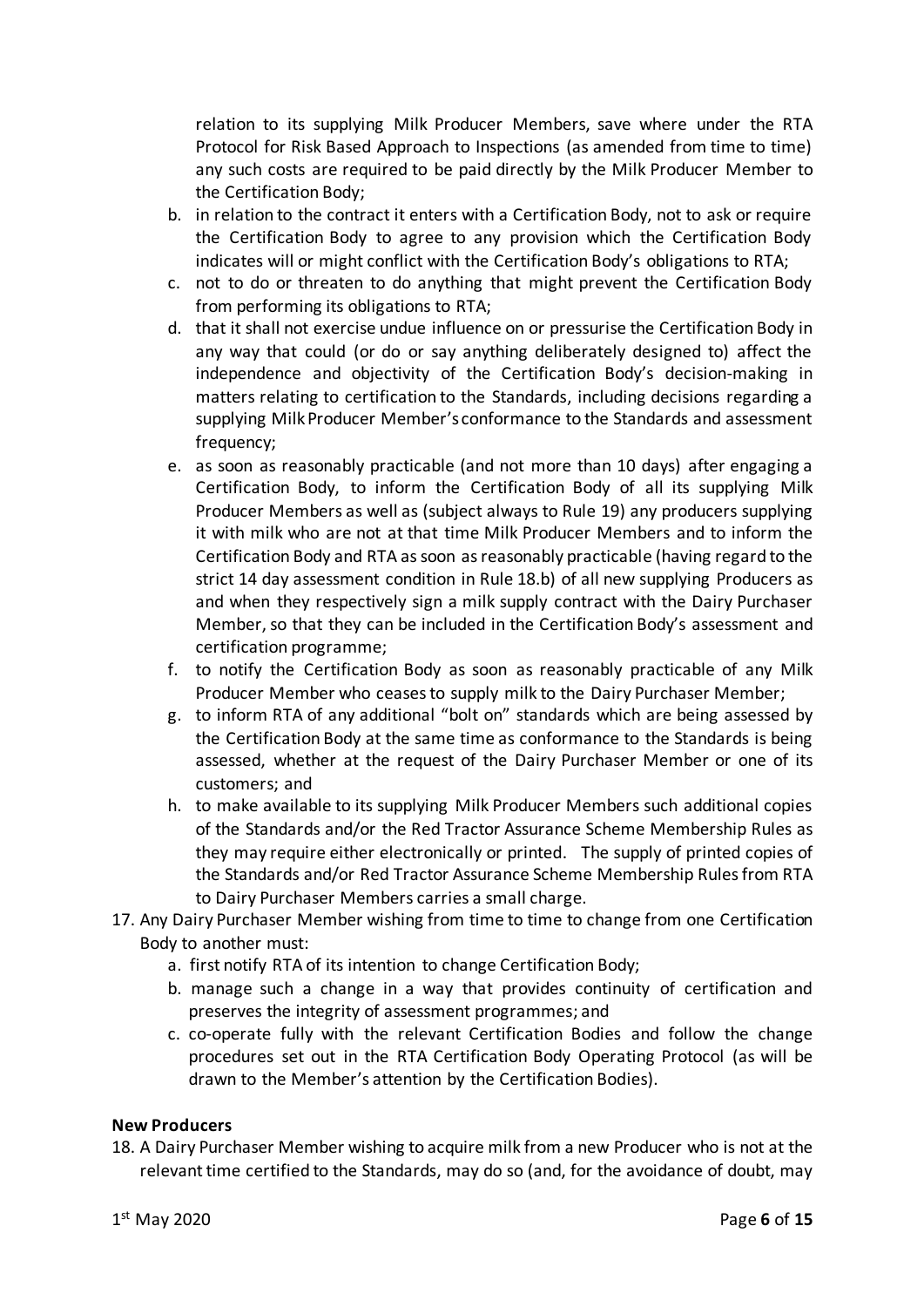pool such milk with milk acquired from Milk Producer Members) subject to the following conditions:

- a. the Dairy Purchaser Member must notify RTA of the new Producer at the same time as it notifies the Certification Body in accordance with Rule 16.d;
- b. the Dairy Purchaser Member must immediately cease acquiring milk from such a Producer if:
	- (i) an assessment has not been carried out by a Certification Body within 14 days after the first delivery of milk by that new Producer (or such longer period as RTA may in its absolute discretion agree in writing); and/or
	- (ii) the Producer's certification to the Standards has not been confirmed within a maximum of 28 days after the Certification Body's assessment (or such longer period as RTA may in its absolute discretion agree in writing); and/or
	- (iii) a non-conformance which RTA or the Certification Body considers to be significant is raised at the assessment and as a result the Dairy Purchaser Member is notified that it must cease acquiring the new Producer's milk.

#### **New Dairy Purchaser Members**

- <span id="page-6-1"></span>19. In the event that an Applicant Business wishes, on becoming a Dairy Purchaser Member, to use a pool of Producers who are not Milk Producer Members, RTA will, during the application process, confirm to the Applicant Business the transitional arrangements and procedures to be followed in accordance with RTA's established practice from time to time, provided always that the Dairy Purchaser Member must ensure strict segregation and be able to demonstrate traceability of the following two categories of milk:
	- a. both milk acquired from Producers who are not Milk Producer Members and milk acquired from Milk Producer Members whose certification is currently suspended; and
	- b. milk acquired from Milk Producer Members(provided that their certification is not currently suspended).

# **Special Measures, Suspension and Termination**

- 20. Once Membership has been confirmed, it will continue unless and until suspended or terminated in accordance with these Rules.
- <span id="page-6-4"></span>21. At any time after the occurrence of a Default Event (and whether or not the Member has given notice of such event to RTA), RTA shall be entitled, without prejudice to any other rights and remedies it may have, by notice in writing to a Dairy Purchaser Member or an Independent Member to:
	- a. notify the Member that it is in "special measures" (in which case Rul[e 23](#page-7-0) and Rule [24](#page-7-1) will apply), giving details of Default Event in question, the actions the Member must take in order no longer to be in "special measures" and any applicable timescale for the taking of such actions; or
	- b. suspend the Member's Membership; or
	- c. terminate the Member's Membership.
- <span id="page-6-3"></span><span id="page-6-2"></span><span id="page-6-0"></span>22. The Member shall give RTA notice in writing immediately upon the occurrence of any Default Event (or if any action is taken which is likely to lead to a Default Event). The 'Default Events' are:
	- a. failure to comply with these Rules;
	- b. failure to provide accurate milk literage data in accordance with Rule [15](#page-4-1)[a;](#page-4-2)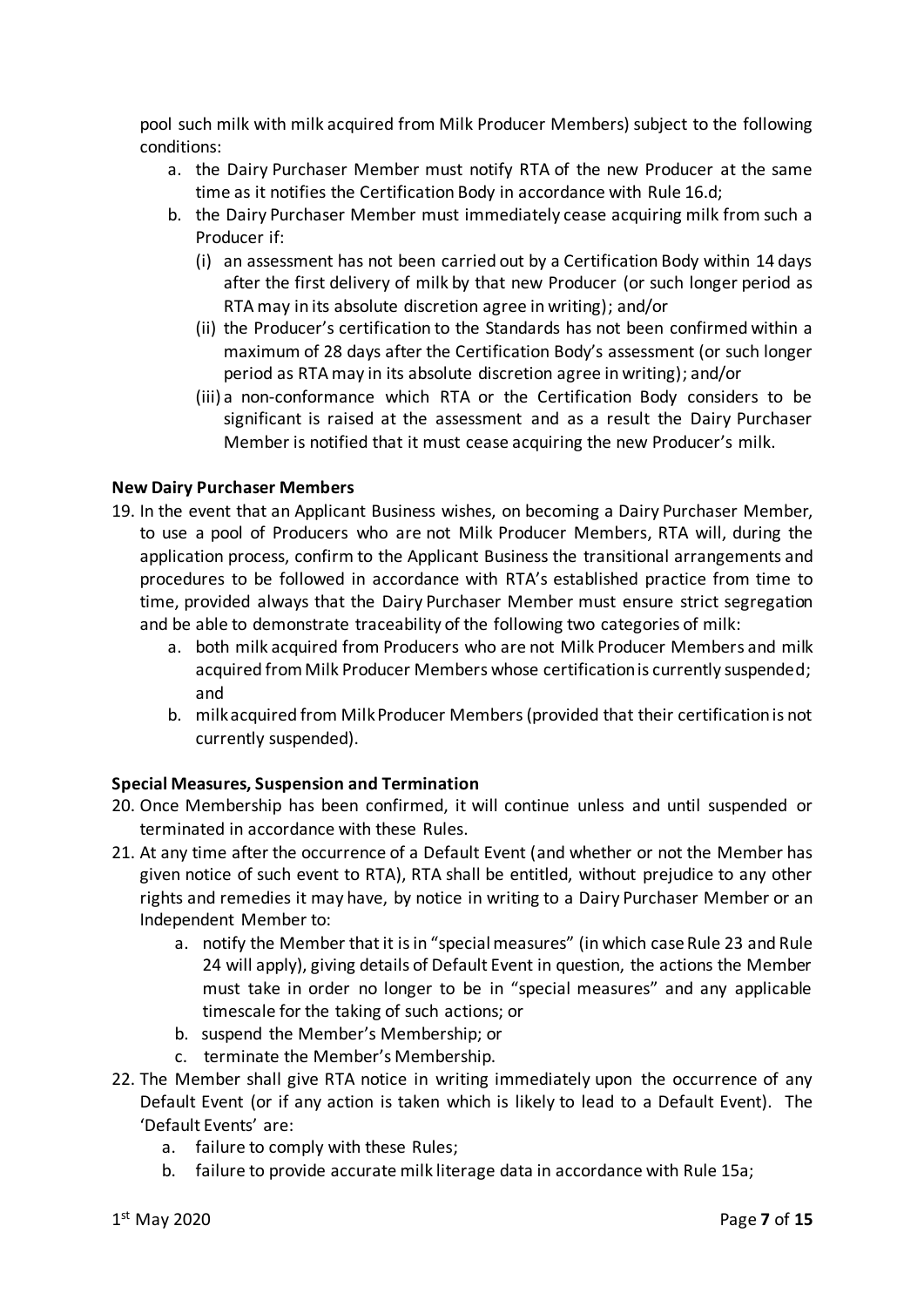- <span id="page-7-2"></span>c. failure to make any payment due to RTA under these Rules on or before the date when such payment shall have become due for payment;
- d. (without prejudice to Rules [1.a,](#page-6-2) [22](#page-6-0)[.1.b](#page-6-3) and [22.](#page-6-0)[1.c](#page-7-2) above) a material breach of these Rules where such breach is not capable of being remedied or, in the event that such breach is capable of being remedied, a failure to remedy such breach within 30 days after receiving written notice to remedy it from RTA;
- e. the voluntary or compulsory bankruptcy or liquidation of the Member or the appointment of a receiver, liquidator, administrative receiver, administrator or other such officer over any of the assets of the Member, or the entering into by the Member of any composition or arrangements with its creditors;
- f. a change of control of the Member (control being defined as in the Income and Corporation Taxes Act 1988), which in RTA's reasonable opinion will or is likely to have a detrimental effect on the integrity, goodwill or reputation of RTA, the Standards, any other Red Tractor Assurance Standards or the Scheme Logo;
- g. gross negligence or fraud on the part of the Member;
- h. the making of any false or misleading statement in an Application Form, declaration (or other form of confirmation) of milk literage or any other communication with RTA;
- i. any act or omission by the Member which (i) has brought or may, in the reasonable opinion of RTA, bring RTA or the Scheme into disrepute or (ii) has damaged or may, in the reasonable opinion of RTA, damage the integrity of the Standards or any other Red Tractor Assurance Standards;
- j. where the Member is the holder of an RTA processors and packers licence and its licence has been suspended or terminated by RTA.
- <span id="page-7-0"></span>23. RTA shall be entitled to and shall publish on the RTA Website an up to date list of Members in "special measures", giving details of the Default Event(s) and related circumstancesthat gave rise to each such Member being in "special measures" and, where appropriate, applicable timescales for taking rectification actions.
- <span id="page-7-1"></span>24. If a Member has been notified that it is in "special measures" and does not, within any timescale specified by RTA, take the actions RTA has confirmed it need to take in order no longer to be in "special measures", RTA may by notice in writing either suspend or terminate the Member's Membership.
- 25. If a Member's Membership has been suspended, and it does not, within any timescale specified by RTA, take the actions RTA has confirmed it needs to take in order for its Membership no longer to be suspended, RTA may by notice in writing terminate the Member's Membership.
- 26. If an Independent Member's Dairy Purchaser Membership is suspended or terminated in accordance with these Rules, the Independent Member's Milk Producer Membership shall automatically be suspended or terminated (as appropriate). Similarly, if an Independent Member's Milk Producer Membership is suspended or terminated in accordance with the Red Tractor Assurance Scheme Membership Rules, the Independent Member's Dairy Purchaser Membership shall automatically be suspended or terminated (as appropriate).
- 27. For the avoidance of doubt, the Milk Producer Memberships of supplying Milk Producer Members will not be affected by the Dairy Purchaser Member to whom they supply milk being in "special measures".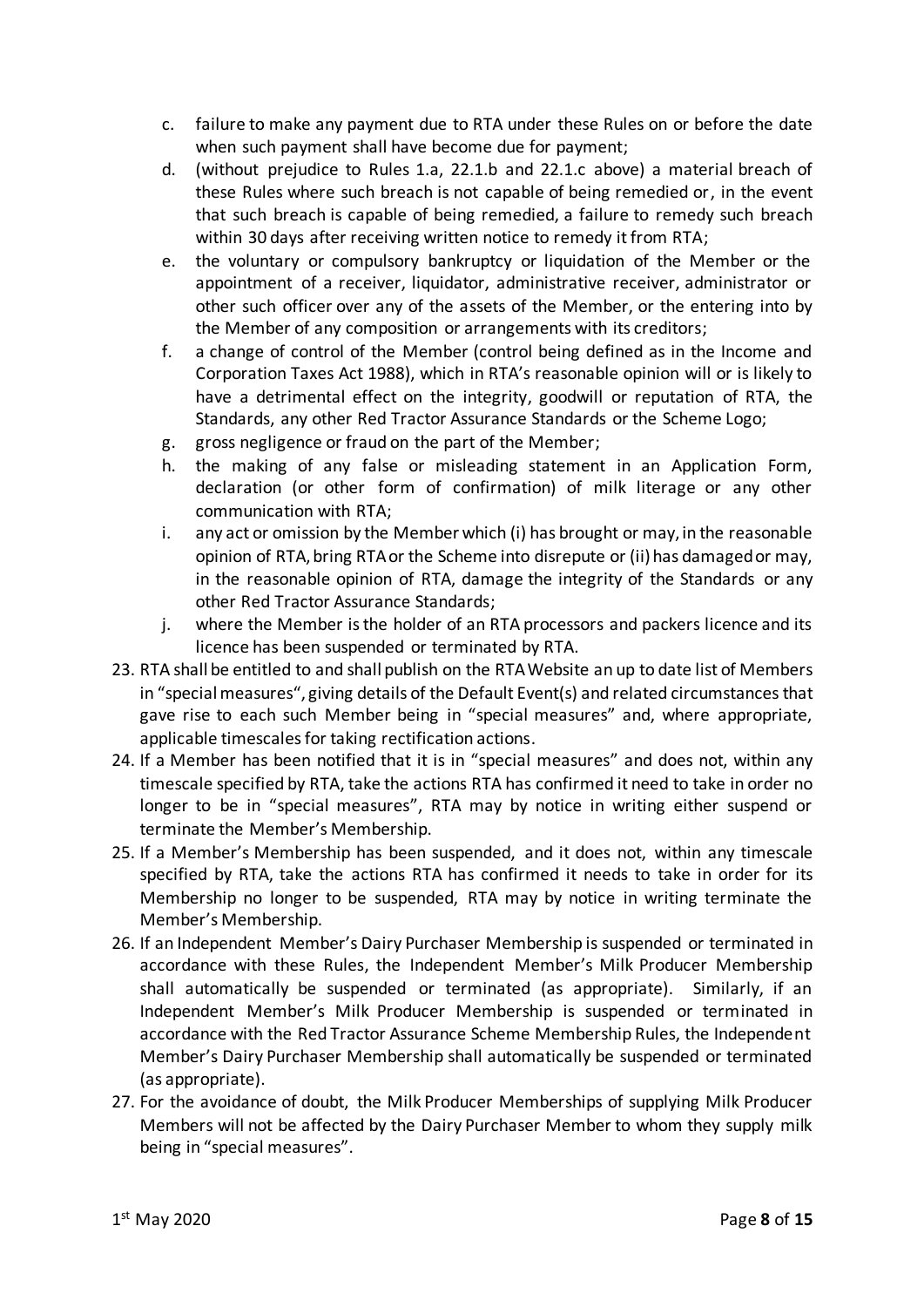- <span id="page-8-0"></span>28. Upon a Member's Membership being suspended, the Milk Producer Memberships of all its supplying Milk Producer Members will automatically be suspended (and shall remain suspended until the Member's Membership is lifted from suspension).
- <span id="page-8-1"></span>29. Upon a Member's Membership being terminated, the Milk Producer Memberships of all its supplying Milk Producer Members will also automatically be terminated.
- 30. RTA may give notice to terminate the Member's Membership immediately if RTA ceases to operate the Scheme.
- 31. A Member may terminate its Membership by giving not less than 6 months' prior written notice to RTA and the Certification Body it has engaged, provided that it also gives notice to each of its supplying Milk Producer Members of the fact that it has given notice to terminate its Membership and of the date on which its Membership will terminate (such date being not less than 6 months after the date by which such notice has been given to all its Milk Producer Members).
- 32. The Member shall be entitled to give notice in writing to terminate its Membership in the event of the voluntary or compulsory winding-up or liquidation of RTA or the appointment of a receiver, liquidator, administrative receiver, administrator or other such officer over any of the assets of RTA, or the entering into by RTA of any composition or arrangement with its creditors.

## **Consequences of Suspension and Termination**

- 33. During any suspension of Membership and after termination of Membership, the relevant Member or former Member shall not claim to be a Member, nor sell milk as Red Tractor Assured, nor use the Scheme Logo or any other Red Tractor logo or name.
- 34. RTA may refuse future applications or impose particular conditions including additional charges for re-entry into the Scheme where an application relates to, or the Applicant Business is, or is reasonably regarded by RTA to be, in any way associated with, a former Member whose Membership has previously been terminated or suspended in accordance with Rul[e 21.](#page-6-4)

#### **Indemnity and Inadequacy of Damages**

- 35. The Member undertakes to indemnify RTA against all liabilities, costs, expenses, damages or losses (including any direct or indirect loss of profit, loss of business, loss of goodwill, loss of reputation or consequential loss, and all interest, penalties and legal and other professional costs and expenses) suffered or incurred by RTA arising out of or in connection with any Default Event or any other breach by the Member of these Rules.
- 36. Without prejudice to any other rights or remedies that RTA may have, you acknowledge and agree that damages alone may not be an adequate remedy for any breach by you of these Rules. Accordingly, RTA shall be entitled, without proof of special damages, to the remedies of injunction, specific performance or other equitable relief for any threatened or actual breach of these Rules.

#### **Fees**

37. In addition to any fees payable to the Certification Body, all Members shall pay to RTA the applicable fees referred to in Rul[e 39.](#page-9-0) RTA shall be entitled to adjust such fees from time to time and will normally review the level of such fees annually.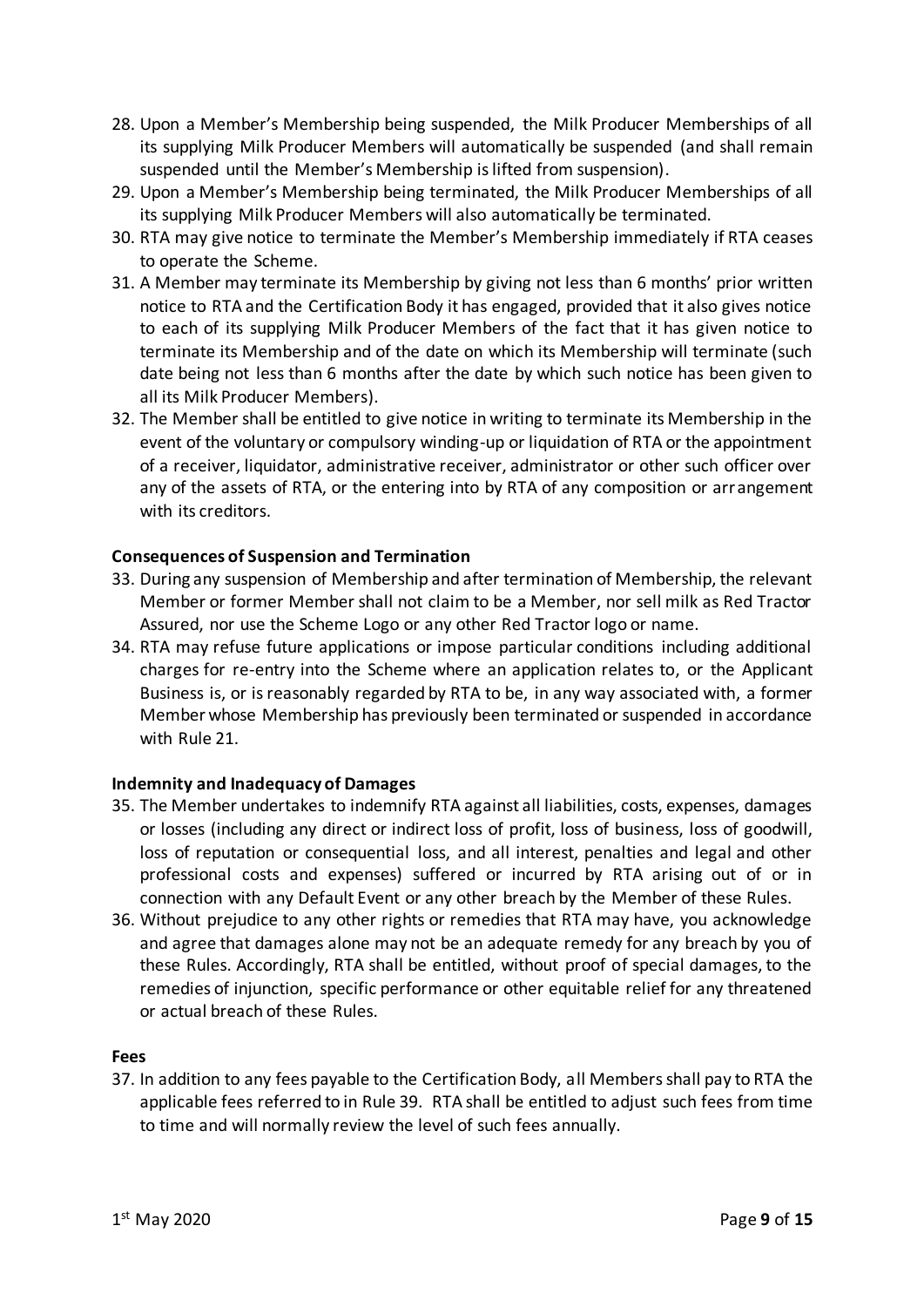- 38. All fees payable directly to RTA shall be due and payable within 30 days of the date of a valid VAT invoice issued by RTA (or such within other time limit as is stated in the relevant invoice).
- <span id="page-9-0"></span>39. As more particularly set out from time to time in the RTA Website at [https://assurance.redtractor.org.uk/who-we-are/how-we-are-funded,](https://assurance.redtractor.org.uk/who-we-are/how-we-are-funded) Members are required to pay to RTA:
	- a. an annual membership fee for the relevant category of Membership ("Annual Membership Fee"), which shall be payable for each year or part year of Membership ending on 31 March each year; and
	- b. a literage fee based on the volume of milk collected from their supplying Milk Producer Members multiplied by the relevant literage fee rate.
- 40. RTA will invoice Members twice a year for the literage fee, based on literage data supplied by the Member in respect of the previous 6 months. One of the two annual invoices will also include the relevant Annual Membership Fee.

## **Confidentiality and Inspection Rights**

- <span id="page-9-2"></span>41. Your details will be treated in confidence and personal data will be treated in accordance with the terms of our Privacy Policy. RTA shall however be entitled to publish via the RTA Website the Member's business name, confirmation of whether its Membership status is active, in "special measures", suspended or terminated and the details referred to in Rule [23](#page-7-0) if the Member is in "special measures".
- 42. RTA will keep confidential, in accordance with and subject to the Red Tractor Assurance Scheme Membership Rules, all and any farm assessment data it receives from Certification Bodies.
- 43. The Member will ensure that any information or data relating to a supplying Milk Producer Member's RTA dairy assessment or certification, if provided to the Member by the Certification Body under the terms of its appointment, is kept confidential and not disclosed unless the relevant Milk Producer Member agrees otherwise in writing. The Member acknowledges that it will not have and will not request access to individual Dairy Welfare Outcome score results from RTA dairy assessments.
- <span id="page-9-1"></span>44. If a matter arises which is or could constitute or lead to an infringement by you of any laws or regulations relevant to the scope of Red Tractor, you agree that any relevant third party assurance scheme (such as that of the BRC Global Standards) or regulatory or administrative body or agency, including the Food Standards Agency, the National Food Crime Unit, the Animal and Plant Health Agency, Local Authorities, the Rural Payments Agency, the Environment Agency, Natural England and any equivalent bodies in devolved regions of the UK and any of their respective successor bodies or agencies and any third party acting in good faith on their behalf or in their interests, shall be entitled to provide to RTA any reports or documentation produced by such body, agency or third party in respect of the relevant matter (whether or not requested by RTA) and that RTA may request such reports and documentation from such bodies, agenciesor third parties. Each such body, agency and third party shall be entitled to rely on the Member's consent under this Rul[e 44](#page-9-1) to the disclosure of such reports and documentation to RTA.
- 45. The Member shall keep and maintain proper records to demonstrate its compliance with these Rules. All such records shall, with or without notice, be made freely available during normal business hours at the Member's premises, for inspection and audit by RTA and/or its authorised representative(s) or agent(s), who shall be entitled to take copies of such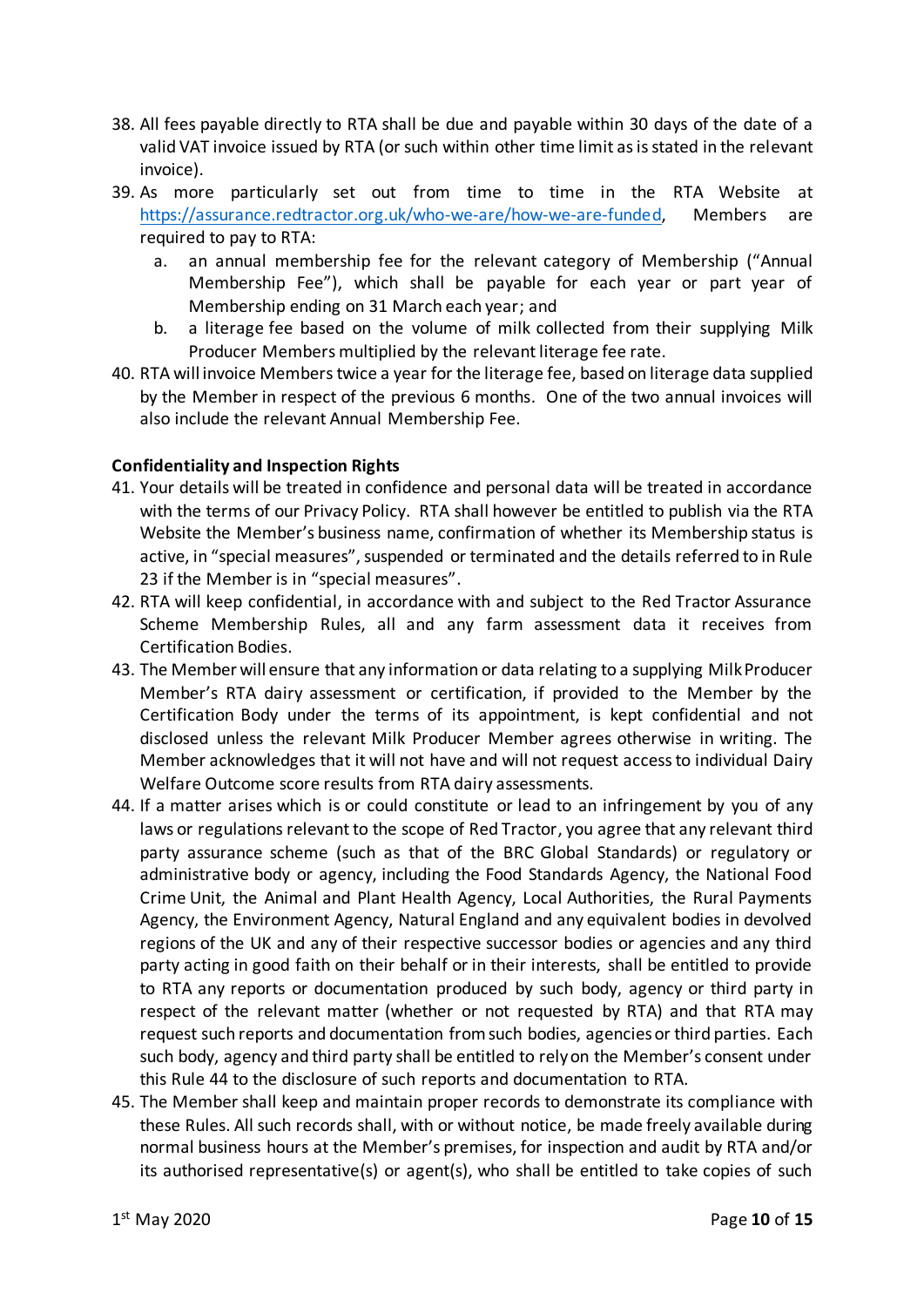records (or of extracts of the same). If, at any time, whether as a result of the Member being or having been in "special measures" or otherwise, RTA considers it appropriate, in absolute discretion, to carry out additional inspections and audits (with or without notice and whether carried out by RTA personnel or RTA's externally appointed agents), the Member shall grant access to such books, records and premises as the relevant personnel or agents wish to inspect and audit. The Member shall be responsible for and pay the reasonable costs of such inspection and audit subject to receipt of a valid VAT invoice.

- 46. RTA may transfer data and information about all Membersand their Membership to RTA's successor(s), any transferee(s) of its business and any new operator of all or part of the Scheme, provided that any such transferee shall have the same rights and obligations as RTA has with regard to such data and information.
- <span id="page-10-2"></span>47. In exceptional circumstances, where RTA (or any if its agents or representatives) comes across evidence of an immediate and significant risk of unacceptable food contamination or environmental pollution, RTA may immediately notify any competent authorities, regulatory or administrative bodies or agencies (including those referred to in Rule [44\)](#page-9-1) and/or third party assurance schemes (such as that of the BRC Global Standards), notwithstanding any other provision of these Rules or any other agreement you may have with RTA.
- 48. Membership data may be retained on RTA's databases (subject always to the provisions of Rule[s 41](#page-9-2) to [47\)](#page-10-2) for ten years after any relevant Member has ceased to be a Member (or such longer period as RTA reasonably considers necessary to enable it effectively to monitor trends in membership and performance).

### **Registered Dairy Purchaser Logo and Scheme Logo**



- <span id="page-10-0"></span>49. For so long as you are a Member, you are entitled to indicate that you are a Member and, for that purpose only, you may refer to sourcing your milk from "Red Tractor Assured" farms and (subject always to Rules [52](#page-11-1) to [55\)](#page-11-0) use the Registered Dairy Purchaser Logo on stationery and publicity materials (including on your website) provided that you follow all directions on use of the Registered Dairy Purchaser Logo given from time to time by RTA or set out in the RTA Website at [https://assurance.redtractor.org.uk/standards/member](https://assurance.redtractor.org.uk/standards/member-rules)[rules.](https://assurance.redtractor.org.uk/standards/member-rules) You agree to observe all such directions.
- <span id="page-10-3"></span>50. For so long as you are a Member and only in circumstances where you are communicating to your Milk Producer Member suppliers in relation to the Scheme or the Standards, you are entitled to use the Scheme Logo provided that you follow all directions on use of the Scheme Logo given from time to time by RTA or set out in the RTA Website at [https://assurance.redtractor.org.uk/contentfiles/files/SchemeLogoRules.pdf.](https://assurance.redtractor.org.uk/contentfiles/files/SchemeLogoRules.pdf) You agree to observe all such directions.
- <span id="page-10-1"></span>51. If you sell raw milk to the public, or any third party sells raw milk to the public from/on any of your premises or otherwise in connection with you and/or your activities, you must not use the Scheme Logo, the Registered Dairy Purchaser Logo or any other version of the Red Tractor logo or make a Red Tractor Assurance Claim, for any purpose whatsoever,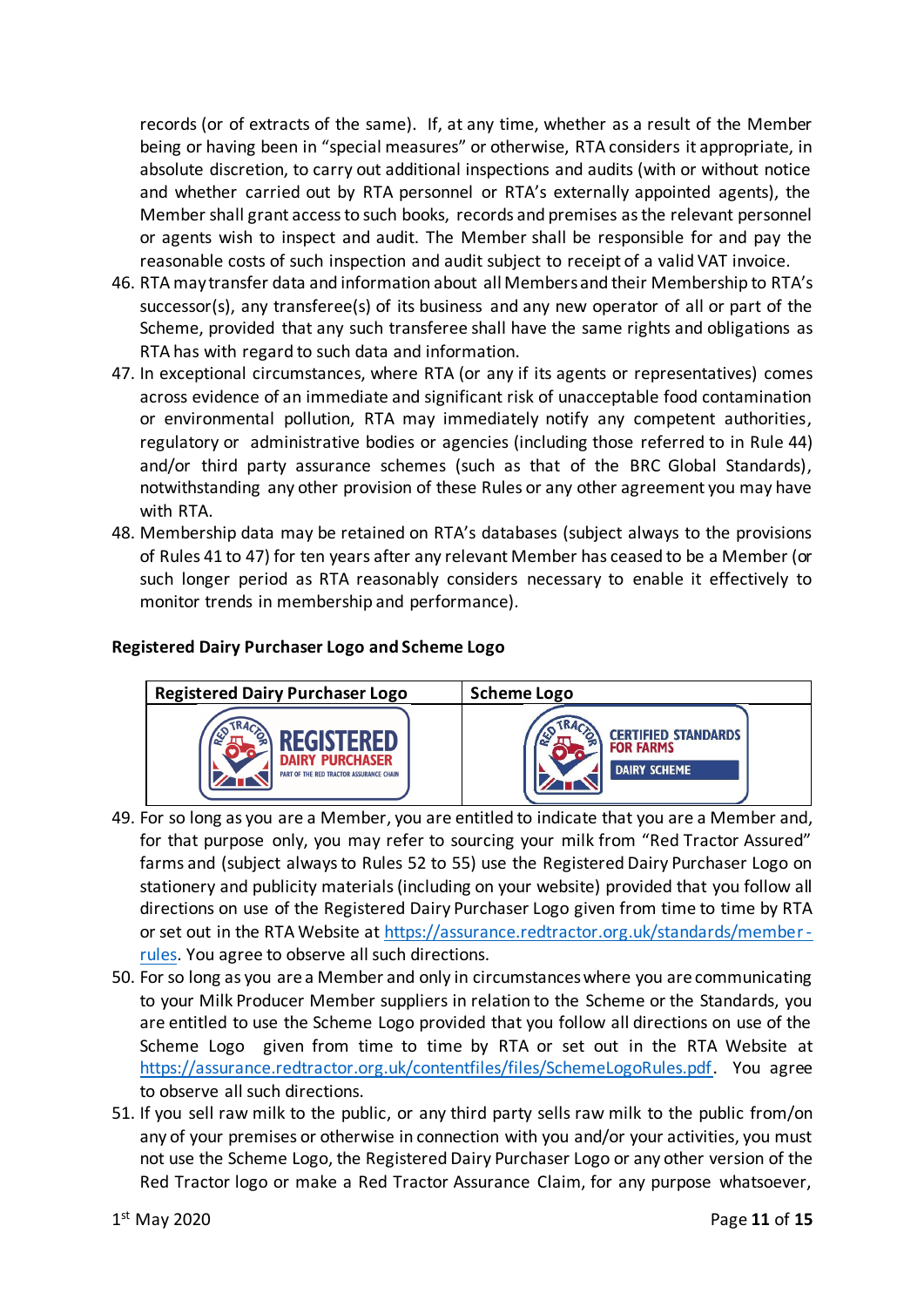including not in your website or on stationery or publicity materials (even if they have been provided to you by RTA).

- <span id="page-11-1"></span>52. You may not use the Scheme Logo or the Registered Dairy Purchaser Logo or any other version of the Red Tractor logo on, or apply any such logo or a Red Tractor Assurance Claim to, milk or other dairy product packs (including packaging such as milk cartons or bottles) in any circumstances; nor may you use the Scheme Logo or the Registered Dairy Purchaser Logo or any other version of the Red Tractor logo or make a Red Tractor Assurance Claim at the point of sale of milk or other dairy products (including online sales) unless you have a processors and packers licence issued by RTA. To apply for a processors and packers licence, go to [https://trade.redtractor.org.uk/apply-for-a-red-tractor](https://trade.redtractor.org.uk/apply-for-a-red-tractor-license/)[license/.](https://trade.redtractor.org.uk/apply-for-a-red-tractor-license/)
- 53. The rights granted under Rule [49](#page-10-0) and Rule [50](#page-10-3) respectively to use the Registered Dairy Purchaser Logo and the Scheme Logo are each limited to using the entire designation and in an identical form to that stipulated by RTA. These rights are personal to you as a Member and may not be assigned, transferred or sub-licensed to any other person.
- 54. As a Member you shall not use (or authorise or license others to use) the Scheme Logo or the Registered Dairy Purchaser Logo or any other version of the Red Tractor logo in any way other than as expressly permitted in these Rules (or in a RTA processors and packers licence granted to you) and you shall not use or authorise or license any other person to use any name, mark, sign or device which is or could reasonably be regarded as similar to the Scheme Logo, the Registered Dairy Purchaser Logo and/or the Red Tractor logo or name; nor shall you file or cause to be filed any application for any trade mark or certification mark which is or could reasonably be regarded as similar to the Scheme Logo, the Registered Dairy Purchaser Logo and/or the Red Tractor logo or name; nor shall you register or attempt to register any company in a name which is or could reasonably be regarded as similar to any of the names "Red Tractor", "Red Tractor Assurance", "Red Tractor Assured", "RTA", "Assured Food Standards" or "AFS". You will not oppose or cause any oppositions to be filed to any trade mark or certification mark applications filed by or on behalf of RTA, nor object to or take any adverse action in respect of any of RTA's trade mark or certification mark registrations; nor will you register or attempt to register the Scheme Logo, the Registered Dairy Purchaser Logo and/or the Red Tractor Logo or name, or any name, mark, sign or device which is or could reasonably be regarded as similar to the Scheme Logo, the Registered Dairy Purchaser Logo and/or the Red Tractor logo or name, anywhere in the world or otherwise cause any question to be raised concerning RTA's ownership of the Scheme Logo, the Registered Dairy Purchaser Logo or the Red Tractor logo or name, or the validity or enforceability of such rights; nor will you do or say anything that could damage the goodwill and/or reputation of RTA, the Scheme Logo, the Registered Dairy Purchaser Logo or the Red Tractor logo.
- <span id="page-11-0"></span>55. RTA may terminate your right to use the Scheme Logo and/or the Registered Dairy Purchaser Logo in accordance with these Rules:
	- a. by giving you one month's written notice; or
	- b. immediately on written notice if:
		- (i) you have failed to observe the provisions of these Rules or the directions of RTA with regard to the use of the Scheme Logo or the Registered Dairy Purchaser Logo; or
		- (ii) your Membership has been suspended or terminated for any reason.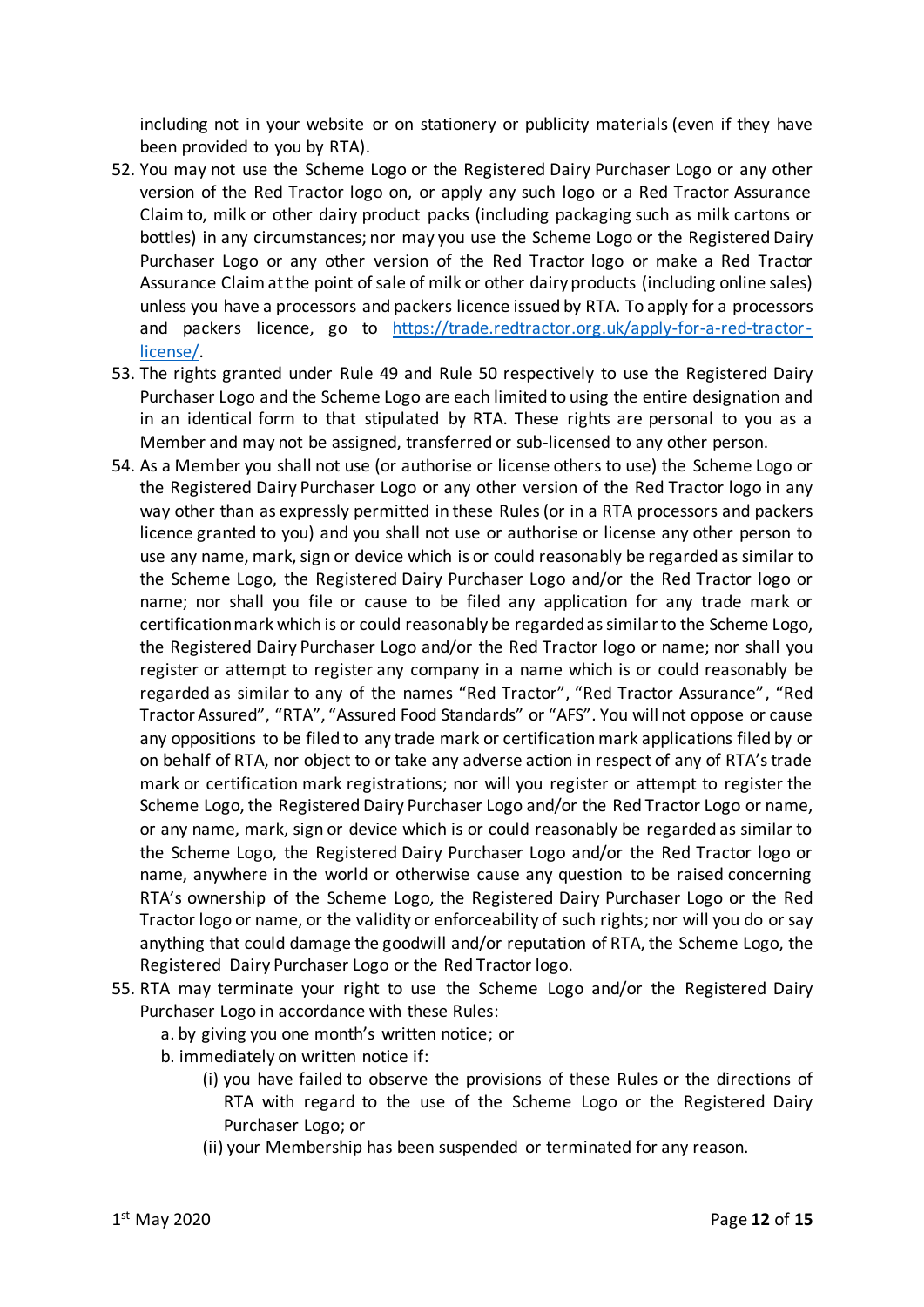# **Limitation of Liability**

- <span id="page-12-0"></span>56. Nothing in these Rules shall limit or exclude the liability of RTA or any Certification Body or any of their respective officers, employees, agents or subcontractors for (a) death or personal injury caused by the negligence of any such person; or (b) fraud or fraudulent misrepresentation.
- 57. Subject to Rule [56:](#page-12-0)
	- a. neither RTA nor any of its officers, employees, agents or subcontractors, shall under any circumstances be liable, whether in contract, tort (including negligence), breach of statutory duty, or otherwise, for any loss of profit, loss caused by business interruption, or any indirect or consequential loss suffered or incurred by a Member and arising under or in connection with the Scheme (including in relation to the administration of the Scheme, the carrying out of assessments, any rejection of a Membership application, the imposition of "special measures" or any suspension or termination of Membership);
	- b. neither RTA nor any of its officers, employees, agents or subcontractors, shall under any circumstances be liable, whether in contract, tort (including negligence), breach of statutory duty, or otherwise, for any losses, liabilities, damages, charges, costs or expenses of whatever nature, suffered or incurred by a Member as a result of or in connection with any claims made against the Member by any of its supplying Milk Producer Members on account of their Milk Producer Memberships being automatically suspended or terminated pursuant to Rule [28](#page-8-0) or Rul[e 29](#page-8-1) as a result of the Member's Membership being suspended or terminated in accordance these Rules;
	- c. the total liability to you of RTA and its officers, employees and agents in respect of all losses, liabilities, damages, charges, costs or expenses of whatever nature, suffered or incurred by a Member and arising under or in connection with the Scheme (including in respect of the administration of the Scheme, the carrying out of assessments, any rejection of a Membership application, any imposition of "special measures" and/or any suspension or termination of Membership), and whether in contract, tort (including negligence), breach of statutory duty, or otherwise, shall in no circumstances exceed the higher of:
		- (i) 3 times the aggregate of the Annual Membership Fee and literage fees paid or payable by you under Rule [39](#page-9-0) in respect of the period of 12 months ending on 31 March immediately preceding the date on which the event, act or omission giving rise to such losses, liabilities, damages, charges, costs or expenses occurred; and
		- (ii) £25,000.
- <span id="page-12-1"></span>58. RTA is not a party to the contract you must enter with a Certification Body to govern the assessment of your supplying Producers' conformance to the Standards. Subject to Rule [56,](#page-12-0) neither RTA nor any of its officers, employees or agents shall under any circumstances be liable, whether in contract, tort (including negligence), breach of statutory duty, or otherwise, for the acts or omissions of any Certification Body you engage to carry out such services.
- 59. The Member shall not be entitled (whether under these Rules and/or in respect of any other membership or licence the Member may have with RTA) to recover damages, or obtain payment, reimbursement, restitution or indemnity more than once in respect of the same loss, shortfall, damage, deficiency, breach or other event or circumstance.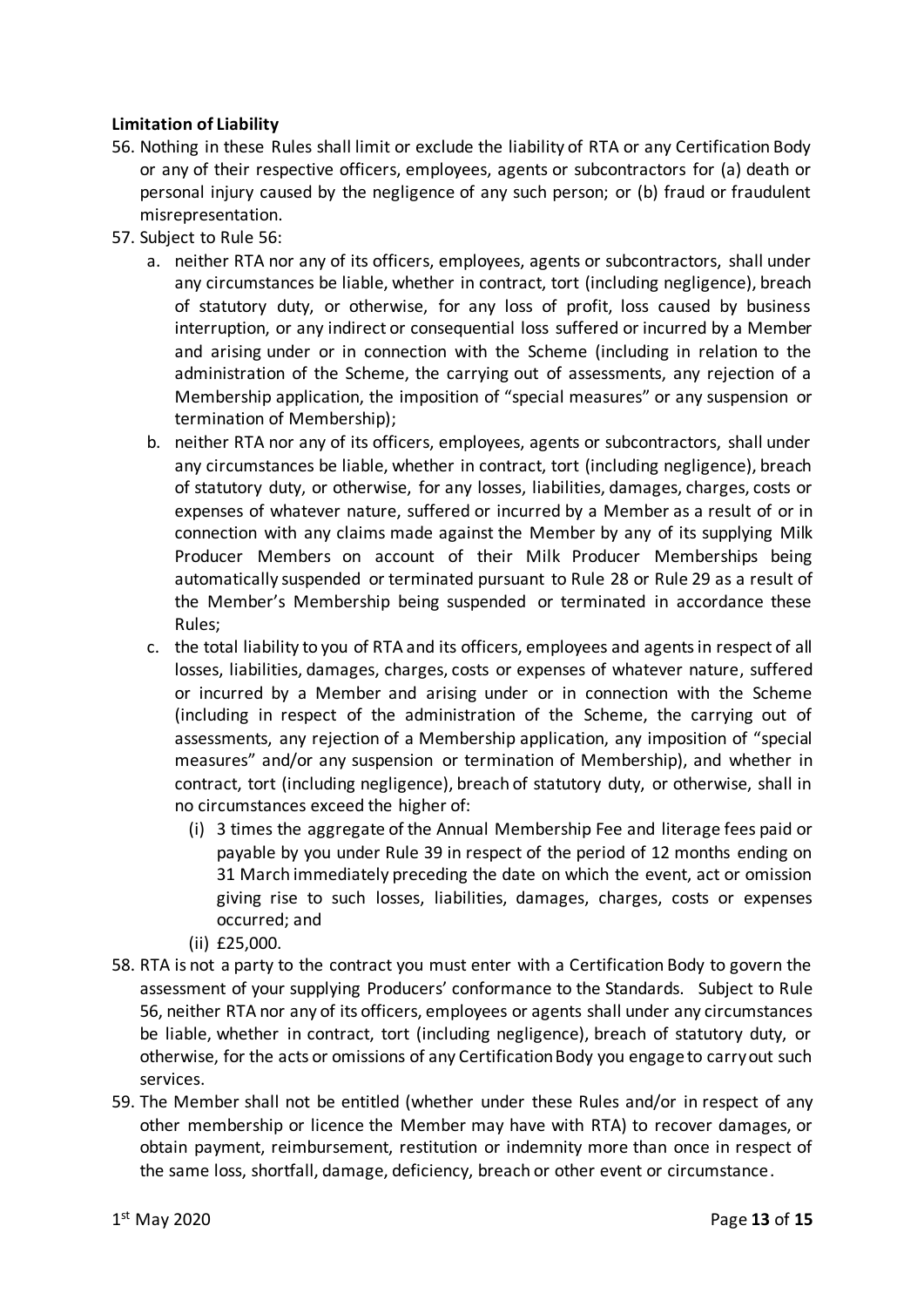### **Variation of Rules and RTA operating procedures**

60. RTA shall be entitled at any time to alter these Rules and its operating procedures. When changes are made to the Rules, we will give you notice of that fact and confirm in such notice when the amended Rules will come into effect and how you can view and download or otherwise obtain the amended Rules. You will be given advance written notice of such changes to operating procedures and of when they will come into effect.

#### **Force Majeure**

61. RTA shall not be liable to a Member if any delay or failure by RTA or its employees, officers, agents or independent contractors to perform their obligations under these Rules or any related agreement is the result of a Force Majeure Event. For the purpose of this Rule, "Force Majeure Event" means an event beyond the reasonable control of RTA (or its employees, officers, agents or independent contractors) including acts of God, flood, drought, earthquake or other natural disaster, epidemic or pandemic, terrorist attack, civil war, civil commotion or riots, war, threat of or preparation for war, armed conflict, nuclear, chemical or biological contamination or sonic boom, any law or any action taken by a government, local or public authority, collapse of buildings, fire, explosion or accident, interruption or failure of a utility service.

#### **No Waiver**

62. A waiver of any right of RTA under these Rules is only effective if it is in writing and shall not be deemed to be a waiver of any subsequent breach or default. No failure or delay by RTA in exercising any right or remedy under these Rules or by law shall constitute a waiver of that or any other right or remedy, nor preclude or restrict its further exercise. No single or partial exercise of such right or remedy shall preclude or restrict the further exercise of that or any other right or remedy.

#### **Notices**

- 63. A notice given under or in connection with these Rules shall be in writing and:
	- a. in the case of a notice to RTA, sent by email to [Memberhelp@redtractor.org.uk](mailto:Memberhelp@redtractor.org.uk) or by first class post to RTA's registered office from time to time; and
	- b. in the case of a notice to the Member, sent by email or first class post to the email or postal address set out in the Membership application (or such replacement email or postal address as may subsequently have been notified in writing to RTA) and, in the absence of any such addresses, by post to its registered office (in the case of a company) or last known business address in any other case.
- 64. A notice shall be deemed to be delivered by 9.00am on the second business day (excluding weekends and bank holidays) after posting in the case of first class post and on sending in the case of email.

#### **Complaints and Appeal Procedure**

65. If you wish to raise a formal complaint (whether a formal expression of dissatisfaction about RTA's personnel or services or a complaint about an RTA decision concerning "special measures" or the suspension or termination of your Membership), you should supply details of the complaint and evidence supporting it in accordance with RTA's complaints procedure, a copy of which will be provided upon request. Where your